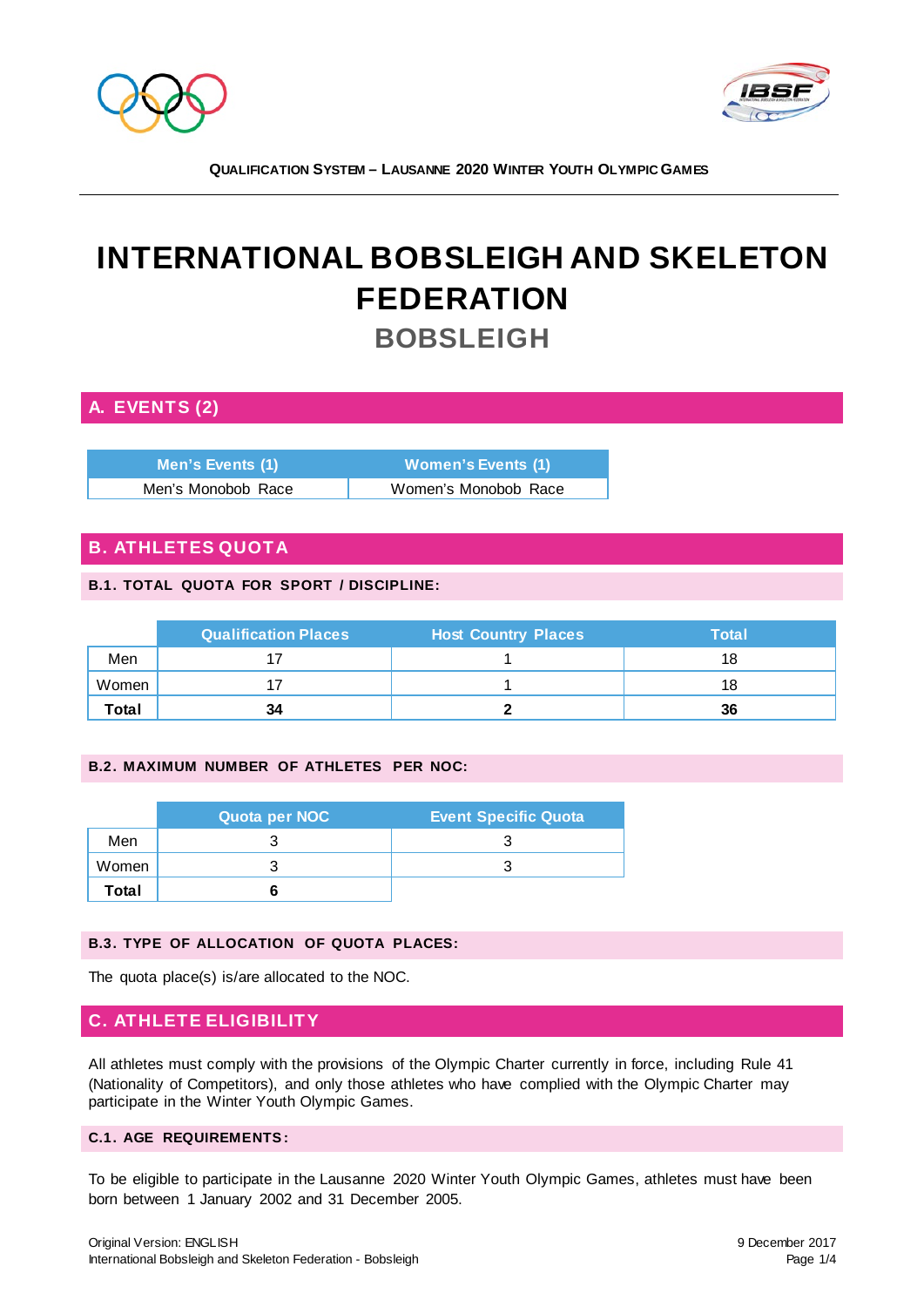



#### **C.2. ADDITIONAL IF REQUIREMENTS :**

To be eligible to participate in the 2020 Lausanne Winter Youth Olympic Games, all athletes must have participated and ranked in a minimum of three (3) IBSF youth qualification races on two (2) different tracks during the qualification period.

Athletes must also comply with the following requirements:

- They must possess a valid international IBSF license
- They must be medically suitable for practicing bobsleigh racing
- They must possess appropriate and adequate insurance coverage against accidents and third party civil liability

#### **C.3. MEDICAL REQUIREM ENTS :**

To be eligible to participate in the Lausanne 2020 Winter Youth Olympic Games, all athletes must satisfy the medical requirements according to **IBSF Rules and especially Art. 8.4.** By issuing an IBSF International License the National Federation certifies that the athlete is suitable for practicing bobsleigh racing, is covered by insurance against accidents deriving from the practice of bobsleigh racing, including civil damages to third parties, for transport by ambulance, medical treatment and hospital treatment and has undergone a medical certification to attest to his suitability to practice bobsleigh.

## **D. QUALIFICATION PATHWAY**

| <b>Number of</b><br><b>Quota Places</b> |       | <b>Qualification Event</b>                                                                                                                                                                                                                                                                                                        |
|-----------------------------------------|-------|-----------------------------------------------------------------------------------------------------------------------------------------------------------------------------------------------------------------------------------------------------------------------------------------------------------------------------------|
| $D.1 - D.5$ :<br>Men: 18<br>Women: 18   | D.1   | The allocation of quota places is based on the IBSF Youth Ranking list during<br>the 2019/2020 season where athletes receive points from participating and<br>finishing in a total of four (4) qualifying events in the two (2) qualifying<br>continental series events as stated below:<br>North America series<br>Europe series |
|                                         |       | The events for qualification include seven (7) races on four (4) tracks. The four<br>(4) best results from these seven (7) races achieved by athletes will form the<br><b>IBSF Youth Ranking list.</b>                                                                                                                            |
|                                         | D.1.1 | The qualification events utilize the IBSF Youth Point System which will be based<br>on the scoring system of the EC/AC Bobsleigh points system as described in the<br><b>IBSF Rules Art. 11.</b>                                                                                                                                  |
|                                         | D.2   | The top NOCs according to the IBSF Youth Ranking list published on 8<br>December 2019 are entitled to one (1) quota slot allocation up to the maximum<br>of 18 athletes per gender, including the host country. The IBSF Youth Ranking<br>lists are divided to male and female.                                                   |
|                                         | D.3   | In the event that there are remaining quota places thereafter, then the second<br>(2 <sup>nd</sup> ) best athlete in the 2019/2020 IBSF Youth Ranking list will earn one (1)<br>extra quota for their NOC in the respective gender until the total quota of 18 men<br>and 18 women is filled.                                     |
|                                         | D.4   | In the event that there are still remaining quota places thereafter, then the third<br>(3rd) best athlete in the 2019/2020 IBSF Youth Ranking list will earn one (1)<br>extra quota for their NOC in the respective gender until the total quota of 18 men<br>and 18 women is filled.                                             |
|                                         | D.5   | The Men's and Women's IBSF Youth Ranking list that will be published on 8                                                                                                                                                                                                                                                         |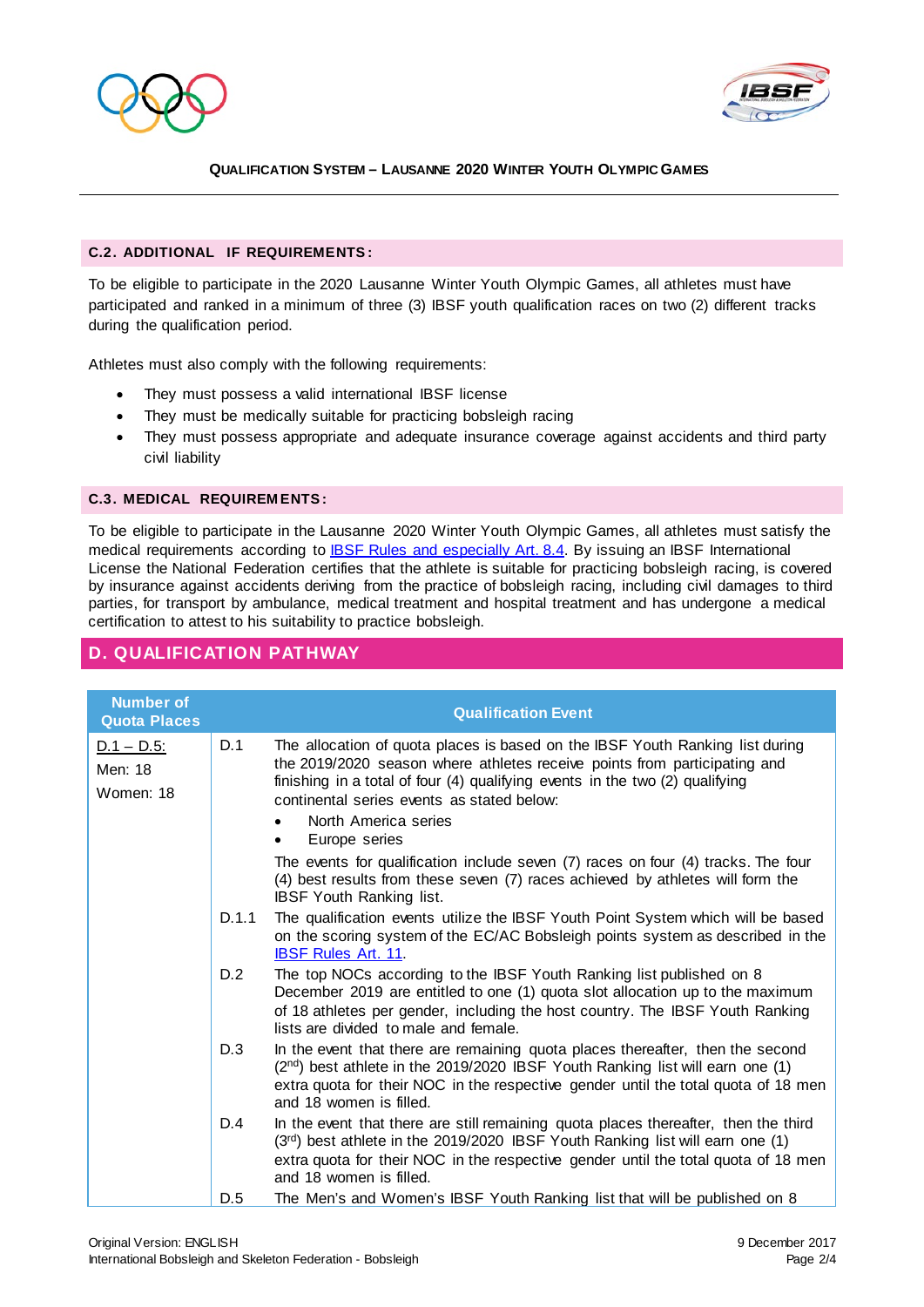



| <b>Number of</b><br><b>Quota Places</b> |       | <b>Qualification Event</b>                                                                                                                                                                                                |  |
|-----------------------------------------|-------|---------------------------------------------------------------------------------------------------------------------------------------------------------------------------------------------------------------------------|--|
|                                         |       | December 2019 on the IBSF Website http://www.ibsf.org/en/races-results,<br>contains the highest ranked youth male and female athletes. IBSF will publish<br>the latest IBSF Youth Ranking for information when available. |  |
|                                         | D.5.1 | In cases of equal points, the following decision criteria will be applied:<br>1) First, the highest single points result obtained;<br>2) Next, the highest single points obtained during the previous race.               |  |

#### **HOST COUNTRY PLACES**

The Host NOC is entitled to enter one (1) male and one (1) female as described in D.2. The selection of athletes is at the discretion of the Host NOC and subject to the athlete fulfilling the eligibility criteria as detailed in C. Athlete Eligibility.

## **E. CONFIRMATION PROCESS FOR QUOTA PLACES**

Following each qualification event, the IBSF will publish the results on its website [\(http://www.ibsf.org/en/races-results\).](http://www.ibsf.org/en/races-results)) 

IBSF will publish the IBSF Youth Ranking list on 8 December 2019 and inform the respective NOCs of their allocated quota places on 9 December 2019. The NOCs will then have to confirm if they wish to use these quota places, as detailed in paragraph **G. Qualification Timeline** by 11 December 2019**.**

## **F. REALLOCATION OF UNUSED QUOTA PLACES**

Any allocated quota places that are returned/not confirmed by the respective NOC will be reallocated amongst the NOCs which have not qualified a male and/or female athlete. The reallocation will be determined by IBSF based on the NOCs not qualified with the highest ranked athlete in the IBSF Ranking while respecting the eligibility criteria as detailed in section **C. Athlete Eligibility**.

In the event that there are remaining quota places thereafter, quota places will be reallocated according to D.3 and D.4.

Among the potential candidates, only the highest ranked athlete in the IBSF Youth Ranking will enable his/her NOC to fill a reallocation position. The athlete concerned must have taken part and have been ranked in at least three (3) international IBSF races on two (2) different tracks according to C.2.

Under no circumstance is the following allowed:

- Exceeding the total amount of quota places for men
- Exceeding the total amount of quota places for women

Reallocation of unused quota places:

• Unfilled men's quota places cannot be reallocated to fill a quota place in another men's discipline or event, nor can such unfilled quota place be reallocated to fill any women's quota place.